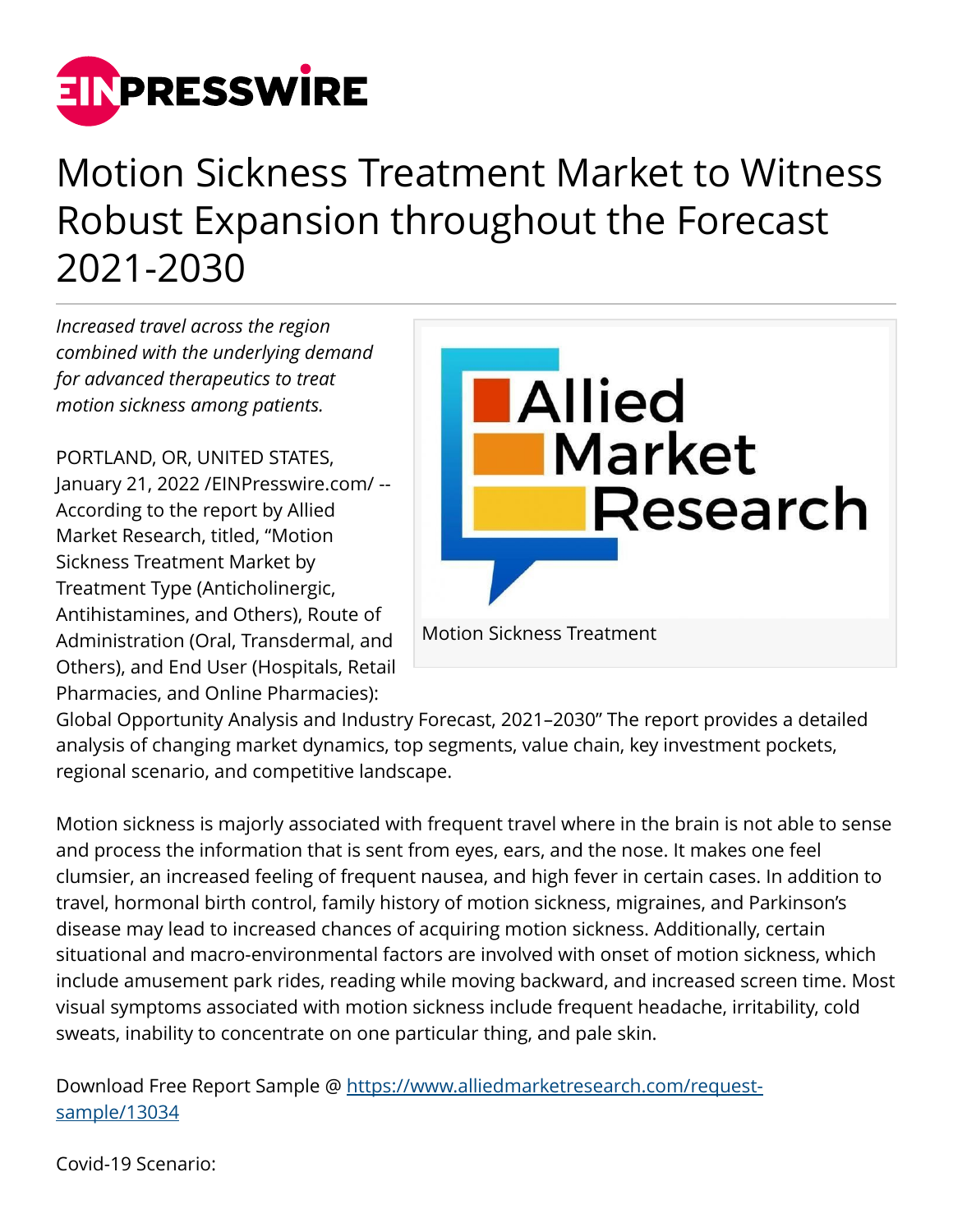1) The Covid-19 pandemic and followed by lockdown has affected several manufacturing industries.

2) The prolonged lockdown resulted in a disrupted supply chain and increased the prices of raw materials.

3) However, as the world has been recovering from the pandemic, the market is estimated to get back on track.

Pharmaceutical and biotech companies together with governments around the globe are working to address the COVID-19 outbreak, from supporting the development of vaccines to planning for medicine supply chain challenges. Currently, around 115 vaccine candidates and 155 molecules are in the R&D pipeline. Moreover, commonly used drugs such as hydroxychloroquine have witnessed a dramatic surge in demand for the management of COVID-19. Such high demand for these drugs has presented huge opportunities for manufacturers of COVID-19 management drugs, as many developed countries are facing shortage of these drugs.

## Top Impacting Factors

1) Rise in the number of travelers, including air travelers, road travelers, and waterway travelers, and the subsequent incidents of cardiovascular syndromes especially among young and geriatric population are the foremost factors anticipated to lead market growth for motion sickness treatment market.

2) However, recent development and launch of transdermal scopolamine patches is likely to hamper the market.

3) Inception of non-pharmacological treatment countermeasures to get rid of motion sickness in highly developed nations combined with high disposable income available in these populations is likely to restrain the growth of the market.

The Major Key Players Are:

GlaxoSmithKline Plc., Perrigo Company Plc., Prestige Brands, Inc., WellSpring Pharmaceutical Corporation, Caleb Pharmaceuticals, Inc., Myungmoon Pharm Co. Ltd., Baxter International, Inc., Reliefband Technologies LLC., CVS Health, Pfizer

Key Benefits For Stakeholders:

• The study provides an in-depth analysis of the Motion Sickness Treatment Market along with the current trends and future estimations to elucidate the imminent investment pockets. • It offers Motion Sickness Treatment Market analysis from 2020 to 2030, which is expected to enable the stakeholders to capitalize on the prevailing opportunities in the market.

• A comprehensive analysis of four regions is provided to determine the prevailing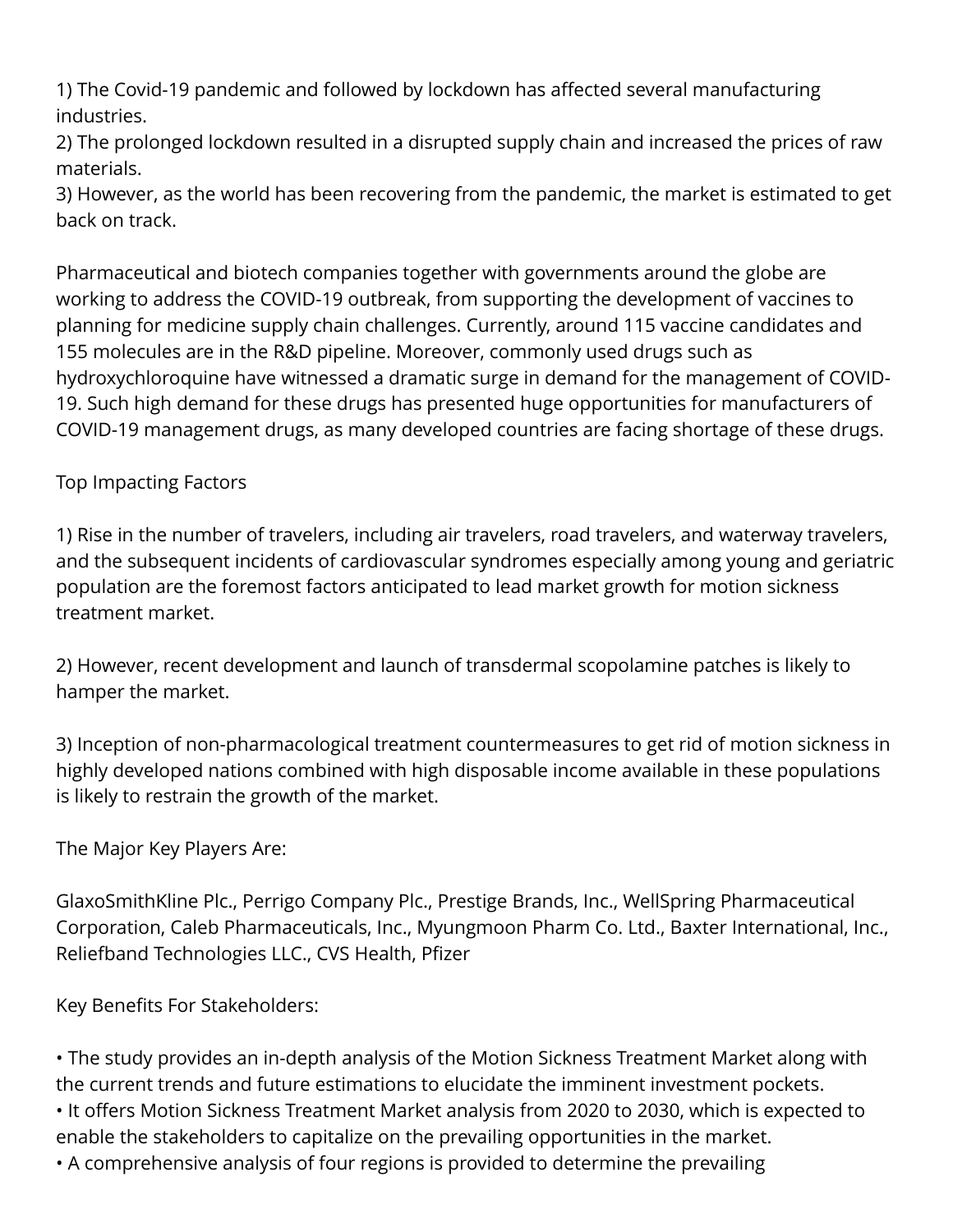opportunities.

• The profiles and growth strategies of the key players are thoroughly analyzed to understand the competitive outlook of the global Motion Sickness Treatment Market growth.

For Purchase Enquiry @ <https://www.alliedmarketresearch.com/purchase-enquiry/13034>

Table of Content

CHAPTER 1 INTRODUCTION

- 1.1. REPORT DESCRIPTION
- 1.2. KEY BENEFITS
- 1.3. KEY MARKET SEGMENTS
- 1.4. RESEARCH METHODOLOGY
- 1.4.1. Secondary research
- 1.4.2. Primary research
- 1.4.3. Analyst tools & models

CHAPTER 2 EXECUTIVE SUMMARY

- 2.1. CXO PERSPECTIVE
- CHAPTER 3 MARKET OVERVIEW
- 3.1. MARKET DEFINITION AND SCOPE 3.2. KEY FINDINGS
- 3.2.1. Top investment pockets
- 3.2.2. Top winning strategies

3.3. MARKET SHARE ANALYSIS/TOP PLAYER POSITIONING, 2016 3.4. PORTER'S FIVE FORCES ANALYSIS 3.5. MARKET DYNAMICS

3.5.1. Drivers 3.5.2. Restraints 3.5.3. Opportunities…

Access Full Report @ [https://www.alliedmarketresearch.com/motion-sickness-treatment-market-](https://www.alliedmarketresearch.com/motion-sickness-treatment-market-A12669)[A12669](https://www.alliedmarketresearch.com/motion-sickness-treatment-market-A12669)

FREQUENTLY ASKED QUESTIONS?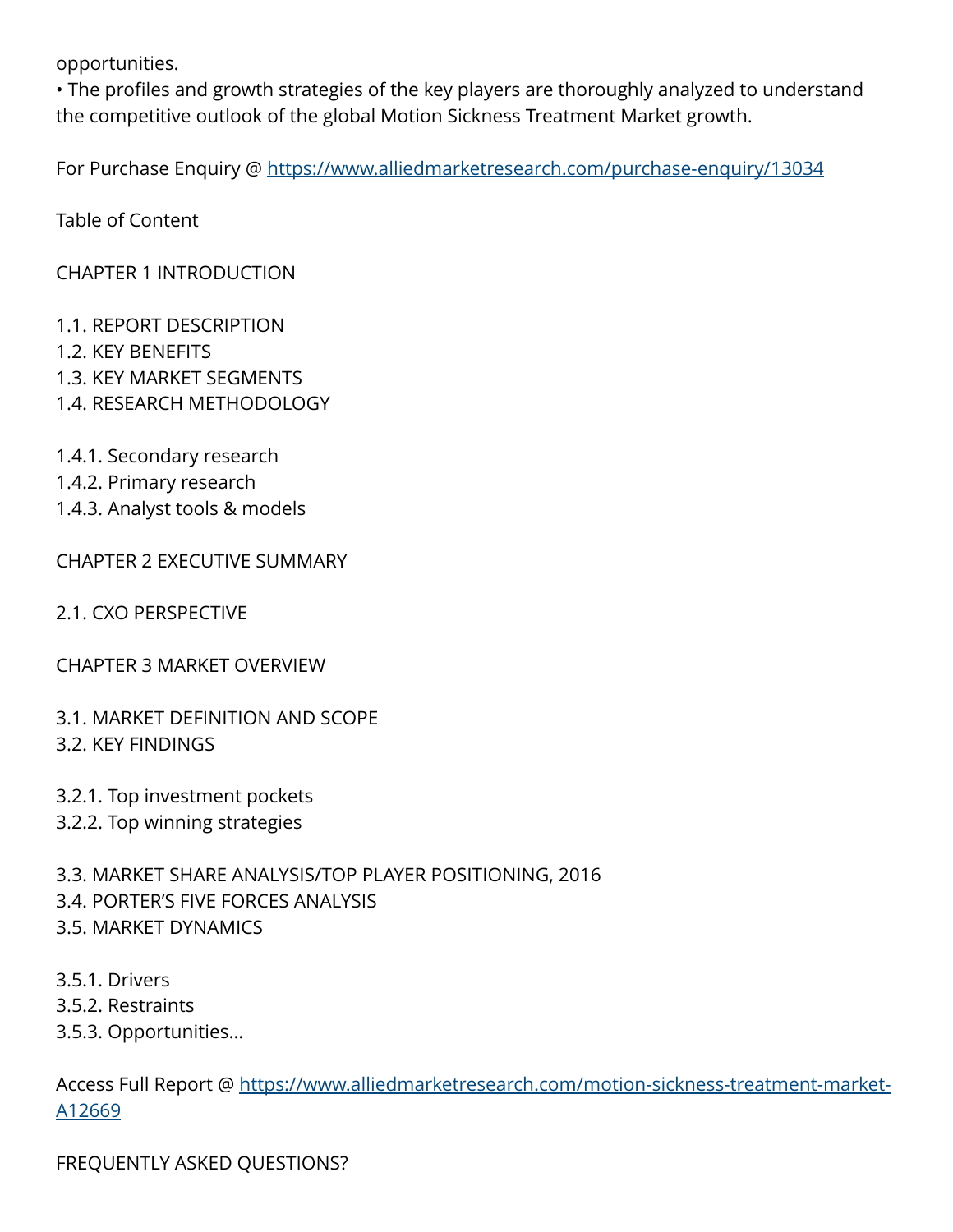Q1. What is the market value of Motion Sickness Treatment Market report in forecast period?

- Q2. What would be forecast period in the market report?
- Q3. What is the market value of Motion Sickness Treatment Market in 2020?
- Q4. Which is base year calculated in the Motion Sickness Treatment Market report?
- Q5. Does the Motion Sickness Treatment Market company is profiled in the report?
- Q6. Which are the top companies hold the market share in Motion Sickness Treatment Market?
- Q7. Does the Motion Sickness Treatment Market report provides Value Chain Analysis?
- Q8. What are the key trends in the Motion Sickness Treatment Market report?

Trending Reports in Healthcare Industry

[Electrophoresis Technology Market Analysis, Industry Forecast, 2030](https://www.alliedmarketresearch.com/request-sample/1899)

[Global Active Ingredients Market Analysis, Industry Forecast, 2030](https://www.alliedmarketresearch.com/request-sample/1974)

[3D Bioprinting Market Analysis, Industry Forecast, 2030](https://www.alliedmarketresearch.com/request-sample/2005)

## About Us

Allied Market Research (AMR) is a full-service market research and business-consulting wing of Allied Analytics LLP based in Portland, Oregon. Allied Market Research provides global enterprises as well as medium and small businesses with unmatched quality of "Market Research Reports" and "Business Intelligence Solutions." AMR has a targeted view to provide business insights and consulting to assist its clients to make strategic business decisions and achieve sustainable growth in their respective market domain.

Pawan Kumar, the CEO of Allied Market Research, is leading the organization toward providing high-quality data and insights. We are in professional corporate relations with various companies and this helps us in digging out market data that helps us generate accurate research data tables and confirms utmost accuracy in our market forecasting. Each and every data presented in the reports published by us is extracted through primary interviews with top officials from leading companies of domain concerned. Our secondary data procurement methodology includes deep online and offline research and discussion with knowledgeable professionals and analysts in the industry.

David Correa Allied Analytics LLP 800-792-5285 [email us here](http://www.einpresswire.com/contact_author/3294002) Visit us on social media: [Facebook](https://www.facebook.com/alliedmarketresearch/) **[Twitter](https://twitter.com/allied_mr)**